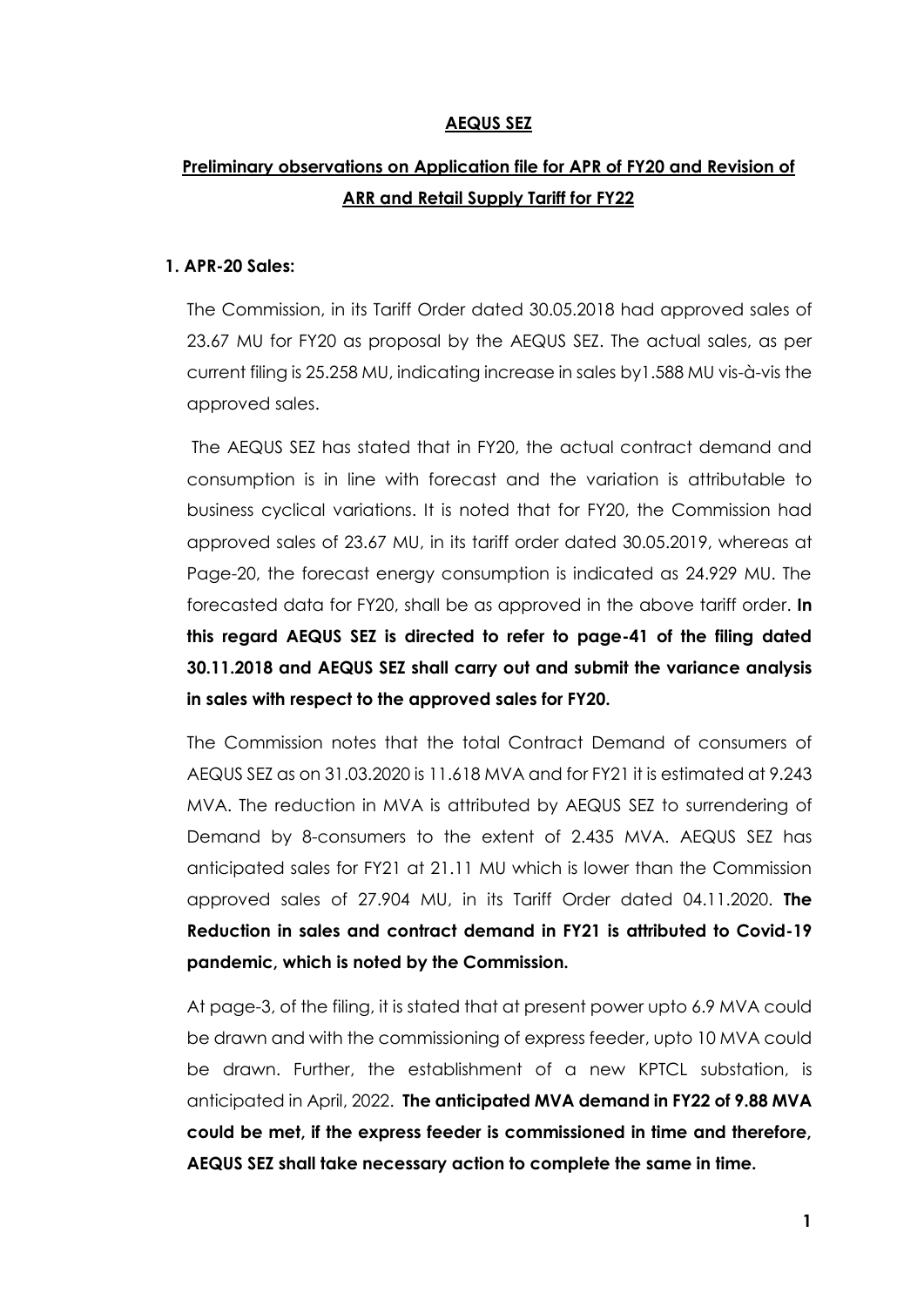The Commission notes that at page-7 of the filing, four consumers under 'construction activity' consuming 1.835 MU is indicated, whereas at table - 44 the number of installations under 'Construction activity' is indicated as zero**. This shall be reconciled.** Further, for FY21 the sales under 'construction activity' are zero. **AEQUS SEZ shall clarify as to whether in FY21 no construction activity is likely to take place.**

**Further, for AEQUS Automotive Pvt. Ltd., the Demand and sales is indicated as zero from FY22 onwards. The reason for the same shall be furnished. Further, for FTWZ Apollo Aerospace Components sales is indicated as zero for all the years, though there is Contracted Demand. As per the details furnished by the FTWZ Apollo Aerospace Components the sales are 0.005 MU. This shall be clarified.**

# **2. FY22 sales**

AEQUS SEZ has stated that the estimates for FY21 to FY25 is made based on the inputs provided by each consumer. AEQUS SEZ has furnished the copy of e-mails submitted by the consumers, **except in case of Aerospace Processing India Ltd.- Unit-1, Aerospace Manufacturing India P. Ltd., Unit 1 & 2, VP Aero Solutions P. Ltd., AEQUS Automotive P. Ltd. And for the New units. AEQUS SEZ shall furnish the same.**

### **3. Wheeling Charges and Cross Subsidy Surcharge:**

AEQUS SEZ has requested the Commission to follow the previous year methodology, as there are no OA consumers. The Commission notes that AEQUS SEZ has segregated its cost between distribution business and retail supply business. **As such AEQUS SEZ may consider working out the wheeling charges, CSS and Additional surcharge considering its own costs and furnish the same to the Commission.**

#### **4**. **Observations on Power Purchases and Capex proposals:**

1. AEQUS SEZ, in its application in page- 56 and 65 has claimed the power purchase cost of Rs.14.86 Crores on the purchase 2.46 MU solar energy and 21.29 MU from Hukkeri RECS for FY22. It is observed that the